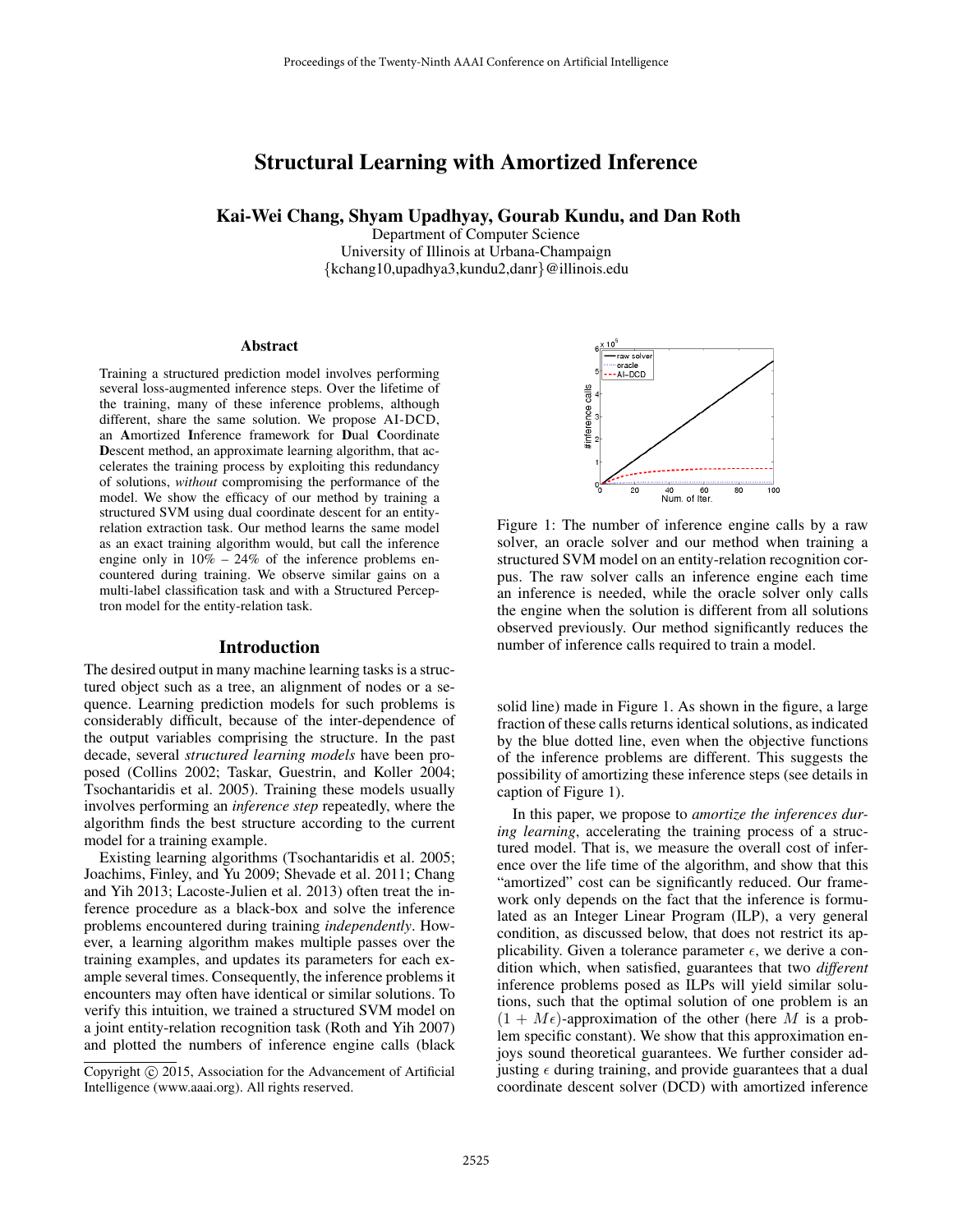converges to the same optimal solution as in the case where exact inference is used. We provide sound theoretical properties of the proposed methods and show empirically (Figure 1), that our framework can significantly reduce the number of inference calls required for reaching a certain level of performance (red dashed lines).

Amortized inference techniques for structured prediction have been studied in (Srikumar, Kundu, and Roth 2012; Kundu, Srikumar, and Roth 2013), where the authors amortized the inference calls at *test time*. However, using amortization during training is more challenging because 1) in the test phase, a fixed model is used, while in the training phase, the model changes gradually and therefore the inference problems show more variability in terms of solutions; 2) in the test phase, a cache can be precomputed using a large corpus, while in the training phase, the cache has to be accumulated in an online fashion.

Our learning framework is related to approximate training paradigms (Finley and Joachims 2008; Meshi et al. 2010; Hazan and Urtasun 2010; Sutton and McCallum 2007; Samdani and Roth 2012), but with some crucial differences. These methods use approximate inference to find suboptimal solutions to otherwise intractable inferences problems. In contrast, we focus on scenarios where exact solutions can be computed, developing an approximate scheme to accelerate training without affecting the solution quality. Caching inference solutions has been discussed in a different context for 1-slack cutting plane method (Joachims, Finley, and Yu 2009), where cached solutions can be used to generate a new cutting-plane. We will discuss this in later sections.

The proposed framework is general for several reasons. First, the formulation of the inference step as an ILP problem is extremely general. Many inference problems in natural language processing, vision and other fields can be cast as ILP problems (Roth and Yih 2004; Clarke and Lapata 2006; Riedel and Clarke 2006). In fact, all discrete MPE problems can be cast as ILPs (Roth and Yih 2004; Sontag 2010). Second, our framework is independent of the inference engine used to solve the inference problems but it can maintain the exactness (or approximation) guarantees of the solver chosen by the user. Third, amortized inference can be plugged into any learning framework which requires solving inference repeatedly. (e.g., (Joachims, Finley, and Yu 2009; Lacoste-Julien et al. 2013)).

#### Amortized Inference

Let  $y = \{y_1, y_2, \dots y_N\}$  be a structure where  $y_j \in \mathcal{Y}_j$ , a discrete set of candidates for the output variable  $y_j$ , and  $y \in \mathcal{Y}$ , a set of feasible structures. The inference problem in structured prediction attempts to find the best structure  $y^* \in \mathcal{Y}$  for  $x$ , according to a given model  $w$ 

$$
\mathbf{y}^* = \arg \max_{\mathbf{y} \in \mathcal{Y}} \quad \mathbf{w}^T \phi(\mathbf{x}, \mathbf{y}). \tag{1}
$$

 $\phi(x, y)$  is a feature vector extracted from both input x and output structure y. One can use a binary vector  $z = \{z_{j,a} \mid a_j\}$  $j=1\cdots N, a\in{\mathcal Y}_j\}, {\bf z}\in{\mathcal Z}\subset\{0,1\}^{\sum |{\mathcal Y}_i|}$  to represent the output variable y, where  $z_{i,a}$  denotes whether  $y_i$  assumes the value  $a$  or not. This way (1) can be reformulated as a binary integer linear program (ILP) as noted in (Roth and Yih 2004; 2007), where linear constraints are added to enforce problem-specific constraints on legitimate z:

$$
\mathbf{z}^* = \arg \max_{\mathbf{z} \in \mathcal{Z}} \quad \mathbf{c}^T \mathbf{z}, \tag{2}
$$

where  $\mathbf{c}^T \mathbf{z} = \mathbf{w}^T \phi(\mathbf{x}_i, \mathbf{y}), \sum_a z_{j,a} = 1$  and  $c_{j,a}$  is the coefficient corresponding to  $z_{j,a}$ .

Some specific output structures (e.g., linear chain structure) allow the inference to be cast as a search problem, for which efficient exact algorithms are readily available (e.g., Viterbi algorithm). However, the inference in general structured prediction problem is usually computationally expensive. Srikumar, Kundu, and Roth (2012) observed that (1) different objective functions often yield the same solution, and (2) only a small fraction of the exponentially many possible structures is actually seen in practice. They showed that significant speed-up can be obtained for inference problems posed as ILPs (Eq. (2)), by characterizing the set of ILP objectives which share the same solution. The following theorem generalizes Theorem 1 from (Srikumar, Kundu, and Roth 2012).

Theorem 1 *Let* p *and* q *be inference problems that share the same feasible set and have the same number of variables.* Let  $y^{\bf p} = \{y_1^{\bf p}, y_2^{\bf p}, ... y_N^{\bf p}\}$  and  $y^{\bf q} = \{y_1^{\bf q}, y_2^{\bf q}, ... y_N^{\bf q}\}$  be the *optimal solutions to the inference problems* p *and* q *respec*tively, with corresponding binary representations  $z^p$  and  $z^q$ . *Denote the objective function of*  $\bf{p}$  *by*  $f^{\bf{p}}(\bf{z}) = \bf{c}^{\bf{p}} \cdot \bf{z}$ *, and of* **q** *by*  $f^{\mathbf{q}}(\mathbf{z}) = \mathbf{c}^{\mathbf{q}} \cdot \mathbf{z}$ *. W.l.o.g, assume*  $f^{\mathbf{q}}(\mathbf{z}^{\mathbf{p}}) \ge 0$  *and*  $f^{\mathbf{q}}(\mathbf{z}^{\mathbf{q}}) \geq 0$ . If there exists a constant  $M \in \mathcal{R}^+$  such that

$$
M \ge \sum_{j} (|c_{j,y_j}^{\mathbf{q}}| + |c_{j,y_j}^{\mathbf{q}}|)/f^{\mathbf{q}}(\mathbf{z}^{\mathbf{p}})
$$
 (3)

and  $c^p$  *and*  $c^q$  *satisfy the following condition:* 

$$
(2z_{j,a}^{\mathbf{p}} - 1)(c_{j,a}^{\mathbf{p}} - c_{j,a}^{\mathbf{q}}) \le \epsilon |c_{j,a}^{\mathbf{q}}|, \quad \forall j, a \tag{4}
$$

*then*  $z^p$  *is an*  $(1/(1 + M\epsilon))$ *-approximation to the inference* problem **q**. That is,  $f^{\mathbf{q}}(\mathbf{z}^{\mathbf{q}}) \leq (1 + M\epsilon)f^{\mathbf{q}}(\mathbf{z}^{\mathbf{p}})$ .

To use this theorem, one would store a large cache of  $(\mathbf{p}, \mathbf{c^p})$ pairs with their solutions. Upon encountering a new inference problem q, we look in the cache for p that satisfies (4). We thus obtain a  $(1/(1 + M\epsilon))$ -approximate solution to q, saving a call to the inference engine. We later show that such approximate solutions suffice for training purposes. Note that this scheme is oblivious to the inference engine used. When the tolerance parameter  $\epsilon = 0$ , the solution obtained from the above process is exact. Otherwise, a large  $\epsilon$  increases the number of inference problems that can be amortized, but also amplify the risk of obtaining suboptimal solutions.<sup>1</sup> The theorem assumes the optimal objective function value of q is positive. If the assumption is not satisfied, one can add a dummy variable with a large coefficient, and the theorem holds. Note that constructing an ILP problem for (2) and checking condition (4) are usually cheaper than solving Eq. (1).

<sup>&</sup>lt;sup>1</sup>Srikumar, Kundu, and Roth (2012) proposed to use  $(2z_{j,a}^{\mathbf{p}} 1)(c_{j,a}^{\mathbf{p}} - c_{j,a}^{\mathbf{q}}) \leq \epsilon$ ,  $\forall j, a$  for approximate amortized inference without providing a guarantee. Applying a similar derivation, we can prove that  $f^{\mathbf{q}}(\mathbf{z}^{\bar{q}}) - f^{\mathbf{p}}(\mathbf{z}^p) \leq 2\epsilon N$  under their condition, where  $N$  is the number of output variables.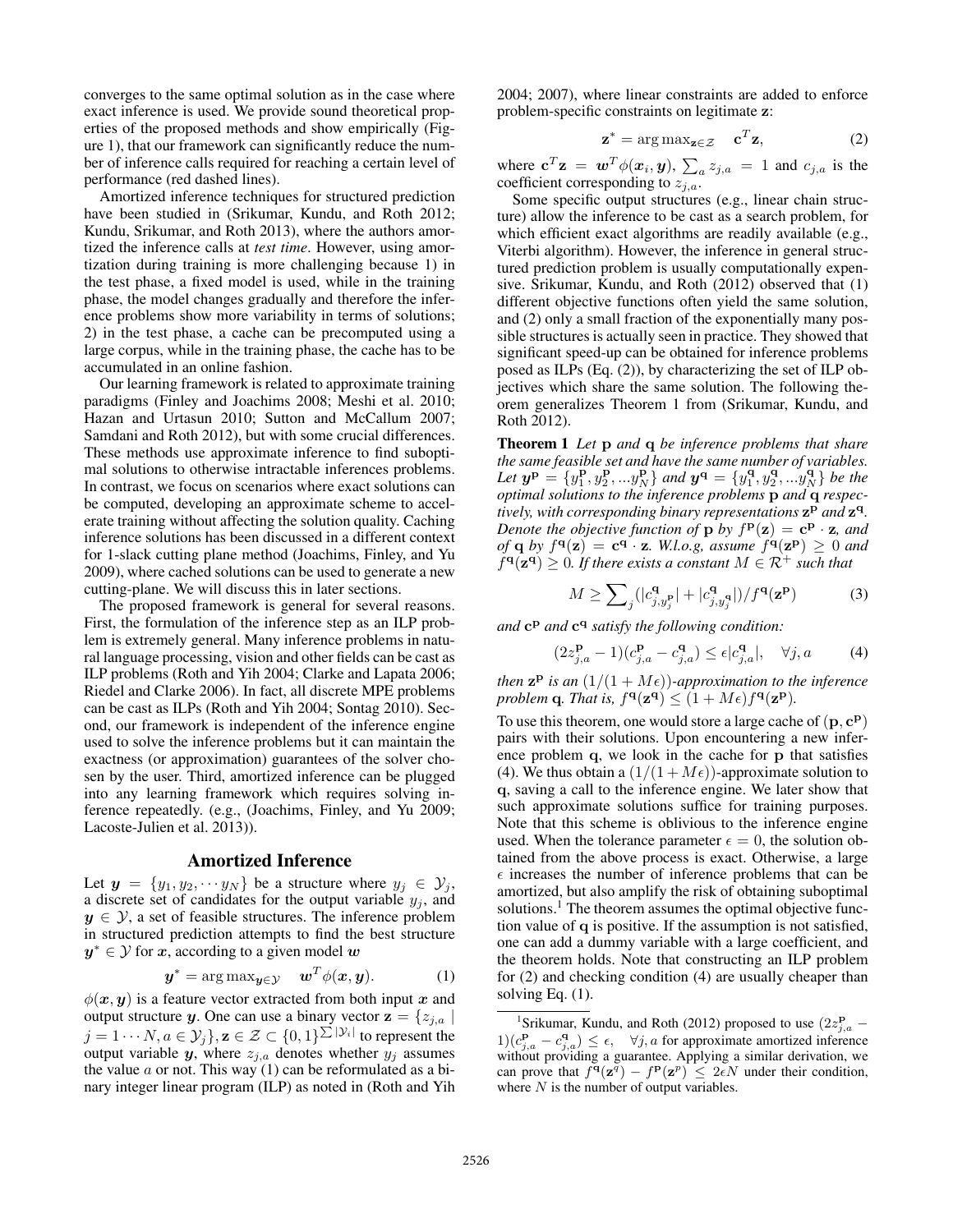## Learning with Amortized Inference

When training a structured prediction model, an inference engine repeatedly solves (7) for every training instance. This step is, in general, computationally expensive. Although ways to reduce the number of inference calls during training have been studied, they often treat this inference step as a black box, and overlook the possibility of amortizing the inference step. In the following, we present AI-DCD, an Amortized Inference framework for Dual Coordinate Descent method that accelerates the training process by amortizing the inference problems. We also apply the same framework to Structured Perceptron and refer to it as AI-SP(Amortized Inference for Structured Perceptron).

#### Structured SVM with Amortized Inference

We start by incorporating amortized inference technique in training a structured SVM model with dual coordinate descent (DCD) (Chang and Yih 2013). We are given a set of annotated training instances  $\{\boldsymbol{x}_i, \boldsymbol{y}_i\}_{i=1}^l, \boldsymbol{x}_i \in \mathcal{X}, \boldsymbol{y}_i \in \mathcal{Y}$ . Training a structured SVM model  $w$  involves solving the following optimization problem:

$$
\min_{\mathbf{w}, \xi} \frac{1}{2} \mathbf{w}^T \mathbf{w} + C \sum_{i} \ell(\xi_i)
$$
  
s.t. 
$$
\mathbf{w}^T \phi(\mathbf{y}, \mathbf{y}_i, \mathbf{x}_i) \ge \Delta(\mathbf{y}_i, \mathbf{y}) - \xi_i, \ \forall i, \mathbf{y} \in \mathcal{Y},
$$
 (5)

where  $\phi(\mathbf{y}, \mathbf{y}_i, \mathbf{x}_i) = \phi(\mathbf{y}_i, \mathbf{x}_i) - \phi(\mathbf{y}, \mathbf{x}_i)$ . We use  $\ell(\xi) =$  $\xi^2$  (L2-loss) here.  $\Delta(\boldsymbol{y}_i, \boldsymbol{y})$  is a loss function that measures the difference between the gold structure  $y_i$  and the predicted structure  $y$ . DCD solves the dual form of  $(5)$ :

$$
\min_{\alpha \geq 0} \frac{1}{2} \left\| \sum_{\alpha_{i}, y} \alpha_{i, y} \phi(y, y_{i}, x_{i}) \right\|^{2} + \frac{1}{4C} \sum_{i} \left( \sum_{y} \alpha_{i, y} \right)^{2} - \sum_{i, y} \Delta(y, y_{i}) \alpha_{i, y}.
$$
\n(6)

We define the objective function in Eq. (6) to be  $D(\alpha)$ . Each dual variable  $\alpha_{i,y}$  corresponds to a feasible output structure y and an example  $x_i$ . The dual optimum  $\alpha^*$ and the primal optimum  $w^*$  have the relationship  $w^* =$  $\sum_{i,\boldsymbol{y}} \alpha_{i,\boldsymbol{y}}^{*} \phi(\boldsymbol{y},\boldsymbol{y}_i,\boldsymbol{x}_i)$ . In a linear model, we can maintain a temporary vector  $\bm{w}\equiv\sum_{i,\bm{y}}\alpha_{i,\bm{y}}\phi(\bm{y},\bm{y}_i,\bm{x}_i)$  while solving (6) to assist the computations (Hsieh et al. 2008).

In general, the number of variables in (6) is exponentially large. Therefore, the dual method maintains an active set  $A$ and only updates  $\alpha_{i,\mathbf{y}} \in \mathcal{A}$  while fixing the rest  $\alpha_{i,\mathbf{y}} \notin \mathcal{A}$ to 0. To select a dual variable for update, DCD solves the following optimization problem for each example  $x_i$ :

$$
\bar{\mathbf{y}} = \arg \max_{\mathbf{y} \in \mathcal{Y}} \quad (-\nabla D(\boldsymbol{\alpha}))_{i,\mathbf{y}} \n= \arg \max_{\mathbf{y} \in \mathcal{Y}} \quad \mathbf{w}^T \phi(\mathbf{x}_i, \mathbf{y}) + \Delta(\mathbf{y}_i, \mathbf{y})
$$
\n(7)

and adds  $\alpha_{i,\bar{\pmb{y}}}$  into A if

$$
-\nabla D(\boldsymbol{\alpha})_{i,\bar{\boldsymbol{y}}} > \delta,\tag{8}
$$

where  $\delta$  is a user specified tolerance parameter. Eq. (7) is often referred to as a loss-augmented inference problem. In practice, one may choose a loss  $\Delta(\boldsymbol{y}_i, \boldsymbol{y})$  such that Eq. (7) can be formulated as an ILP problem (2).

Algorithm 1 A Dual Coordinate Descent Method with Amortized Inference

- 1:  $w \leftarrow 0, \alpha \leftarrow 0, \mathcal{A} = \emptyset$ , and an initial cache  $\Omega = \emptyset$
- 2: while stopping conditions are not satisfied do
- 3: **for all**  $(x_i, y_i)$  (loop over each instance) **do**
- 4:  $\bar{y} \leftarrow$  InferenceSolver(q,  $\Omega$ ,  $\bar{\epsilon}$ ), where q be the ILP of Eq. (7) with  $\boldsymbol{w}, \boldsymbol{x}_i, \boldsymbol{y}_i$ .
- 5: Add  $(\bar{y}, q)$  to  $\Omega$ .
- 6: if  $\alpha_{i,\bar{\bm{y}}} \notin \mathcal{A}$  and  $-\nabla D(\alpha)_{i,\bar{\bm{y}}} > \delta$ , holds then
- 7:  $\mathcal{A} \leftarrow \mathcal{A} \cup \{\alpha_{i,\bar{\bm{y}}}\}.$
- 8: while inner stopping conditions are not satisfied do
- 9: update  $\alpha_{i, y}$  and w by Eq. (10) for  $\alpha_{i, y} \in A$ .
- 10: return  $w$

**Function:** InferenceSolver( $\mathbf{q}, \Omega, \bar{\epsilon}$ ):

- 11: for all  $p \in \Omega$  and  $p \in [Q]$ , where  $[\cdot]$  is the set of all inference problems with same feasible set. do
- 12: **if** condition (4) holds (with  $\epsilon$  set to be  $\bar{\epsilon}$ ) then
- 13: **return**  $y_{\text{p}}$
- 14: **return**  $y_q$  by solving q using an ILP solver.

Starting from an initial cache  $\Omega = \Omega_0$ , AI-DCD maintains a cache that stores the augmented-loss inference problems involved in the training process and their corresponding solution. The training process generates a sequence of models  $w^0, w^1, \dots, w^*$  and alternates between two phases 1) the inference phase and 2) the model update phase. The procedure is described in Algorithm 1.

Inference Phase. In the inference phase, AI-DCD loops over each training instance and chooses active variables based on Eq. (7). We pose Eq. (7) as an ILP problem q. Then for each entry  $p \in [Q]$  in the cache, if condition (4) holds, we assign  $y_p$  as the solution to q. Here  $[Q]$  is the set of all inference problems with the same feasible set as problem q. Otherwise, we solve q by calling the inference engine. Once we obtain the solution to q, we add  $y<sub>q</sub>$  to the cache for future iterations. This way, we populate the solution cache in an online fashion during training.

To reduce the overhead of verifying Eq. (4), we partition the problems in  $[Q]$  into groups based on their optimal solution. When solving q, we first find

$$
y' = \arg \max_{y \in \{y_p | p \in [Q]\}} \text{ objective of } q.
$$
 (9)

and then we only check cached problems whose optimal solution is  $y'$ . This approach is related to the caching heuristic in (Joachims, Finley, and Yu 2009) (see later section).

Model Update Phase. In the model update phase, we sequentially visit  $\alpha_{i,y} \in A$  and update the model based on solving a one-dimensional sub-problem:

$$
\bar{d}_{i,\mathbf{y}} = \arg \min_{d \in \mathcal{R}} D(\boldsymbol{\alpha} + d\mathbf{e}_{i,\mathbf{y}}) \text{ s.t. } \alpha_{i,\mathbf{y}} + d \ge 0
$$
\n
$$
\alpha_{i,\mathbf{y}} \leftarrow \alpha_{i,\mathbf{y}} + \bar{d}_{i,\mathbf{y}}, \text{ and } \mathbf{w} \leftarrow \mathbf{w} + \bar{d}_{i,\mathbf{y}} \phi(\mathbf{y}, \mathbf{y}_i, \mathbf{x}_i). \tag{10}
$$

Note that we maintain  $A$  throughout the optimization process. Therefore, once an  $\alpha_{i,y}$  is added into A, it will be updated at every iteration. To maintain a small size of  $A$ , we remove bounded dual variables using a shrinking strategy described in (Chang, Srikumar, and Roth 2013).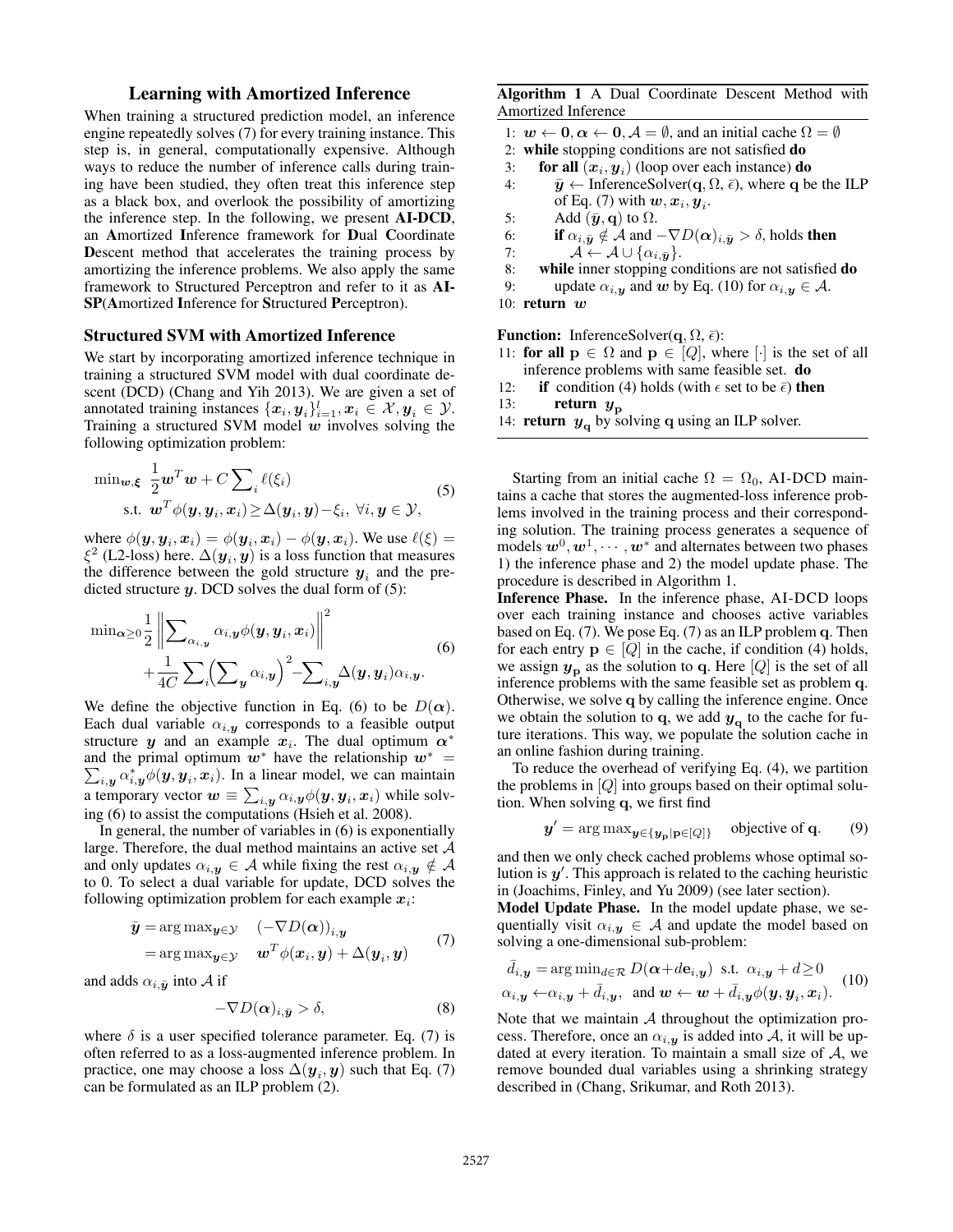Stopping Condition. We follow (Tsochantaridis et al. 2005; Hsieh et al. 2008) to stop the training process if no candidate structure is added during current iteration and if the  $\|\cdot\|_{\infty}$ norm of the projected gradient associated with the  $\alpha$  variables in the working set is bounded by  $\delta$ .

Analysis for AI-DCD. We use the analyses presented in (Finley and Joachims 2008). They consider two types of approximations for a combinatorial optimization problem. An under-generating method (e.g., greedy search) finds a suboptimal feasible solution, while an over-generating method (e.g, LP relaxation) obtains an optimal solution to a superset of the feasible set. Our approximate inference scheme is in the first category. We prove the following theorem.

**Theorem 2** *AI-DCD stops after adding*  $O(\frac{l\Delta^2}{\delta^2}(R^2C+1))$ *candidate structures to the working set, where* R =  $\max_{i, y} \| \phi(\boldsymbol{y}, \boldsymbol{y}_i, \boldsymbol{x}_i) \|$ ,  $l$  is the number of instances,  $\delta$  is de*fined in* (8)*, and* ∆ *is the upper bound of* ∆(y<sup>i</sup> , y)*. When the optimization process stops, the empirical risk is bounded.*

Proof Sketch. The polynomial bound of the working set size is independent of the quality of the inference solution. Furthermore, the risk bound can be derived by plugging-in  $\rho = 1/(1 + M\epsilon)$  in Theorems 2 and Theorems 3 in (Finley and Joachims 2008).<sup>2</sup>

Getting Exact Learning Model. According to Theorem 2, if we verify condition (4) with  $\epsilon = 0$ , the solution to Eq. (5) is exact. Then, Algorithm 1 converges to the optimal solution of Eq. (5) as a standard DCD method (Chang and Yih 2013). When  $\epsilon > 0$ , we only obtain an approximate solution. However, by adapting  $\epsilon$  along iterations, AI-DCD can provably converge to the optimum of (5). The following theorem provides the conditions:

**Theorem 3** *For*  $T, \tau \in \mathbb{N}$ *, the model generated by Algorithm 1 converges to the optimal solution of Eq.* (5) *if exact inference is applied at least once every* τ *successive inference calls after iteration* T*.*

It is trivial to see that the model is optimal if exact inference is called every time after iteration  $T$ , because the objective function of Eq. (6) is convex. However, we relax the condition by only requiring an exact inference call every  $\tau$ successive inference calls. This can be derived from the fact that the inference procedure is only involved in selecting  $\alpha s$ into the working set. A non-zero  $\alpha$  in the optimal solution will be selected into the working set eventually via the exact inference call if its projected gradient is larger than 0. Note that, the dual objective function value (6) is monotonically non-increasing whether the inference is exact or not.

### Structured Perceptron with Amortized Inference

The same amortized inference technique described above can be applied to Structured Perceptron (Collins 2002). The Structured Perceptron algorithm sequentially visits training examples and solves an inference problem (1) on an example  $(x_i, y_i)$  with the current model w. The updates in the model are based on the best structured output  $\bar{y}$ :

$$
\boldsymbol{w} \leftarrow \boldsymbol{w} + \eta (\phi(\boldsymbol{x}_i, \boldsymbol{y}_i) - \phi(\boldsymbol{x}_i, \bar{\boldsymbol{y}})),
$$

where  $\eta$  is a learning rate. Similar to AI-DCD, we can maintain a cache during the training; hence the previous inference problems can be used to amortize later ones.

Kulesza and Pereira (2008) prove that Structured Perceptron with an over-generating inference still enjoys the mistake bound guarantees. However, for an under-generating method, there is no guarantee of convergence even if the data is separable. Note that using a violation-fixing technique, we can still maintain the mistake bound guarantees (Huang, Fayong, and Guo 2012). We leave it for future work.

## Experiments and Results

In this section, we demonstrate the results on an entityrelation extraction and a multi-label classification task. Our experiments aim to show the following properties: (1) the amortization techniques significantly reduce the number of inference solver calls, and hence the training time is reduced; (2) with an adaptation on  $\epsilon$ , the model converges to the same objective function value; (3) with the help of pre-cached examples, we achieve higher amortization ratio and further speed up the training process.

Entity-Relation Extraction The entity-relation extraction task involves the simultaneous identification of entities in a given text and the relations between them. For example, in the sentence *Lee Oswald assassinated JFK in Dallas in 1963*, we should label *Lee Oswald* and *JFK* as PERSON, *Dallas* as a LOCATION and the relation KILL between *Lee Oswald* and *JFK*. The relation should be compatible with the types of entities, i.e. the relation KILL cannot hold between two LOCATION entity. We modeled the prediction as a 0-1 integer linear program, where the binary variables represent the possible assignments. We use the annotated corpus from Roth and Yih (2007), which consists of 5,925 sentences.

Multi-label classification Multi-label classifier predicts a set of proper labels for each instance. When label correlation is modeled, the learning and inference is often intractable. We use a dataset, scene<sup>3</sup>, with 6 labels and  $1,211$  instances to demonstrate the performance of our method.

We implemented our algorithms based on a publicly available Structured SVM package<sup>4</sup> in JAVA and conducted experiments on a machine with Xeon E5-2440 processors. Unless otherwise stated, we show the performance of training Structured SVM model with  $C = 0.1$  with stopping condition  $\delta = 0.1$ . For Perceptron, we used an averaged Perceptron implementation in JAVA and set the max number of iterations to 100. We use a commercial package, Gurobi, as a base solver to solve the ILP problems.

<sup>&</sup>lt;sup>2</sup>Finley and Joachims (2008) analyze a cutting plane method with approximate inference by considering only one example and show that this result can be generalized to multiple examples. See Finley and Joachims (2008) for details.

<sup>3</sup>Available at http://www.csie.ntu.edu.tw/∼cjlin/libsvmtools/ datasets

<sup>4</sup> http://cogcomp.cs.illinois.edu/page/software view/JLIS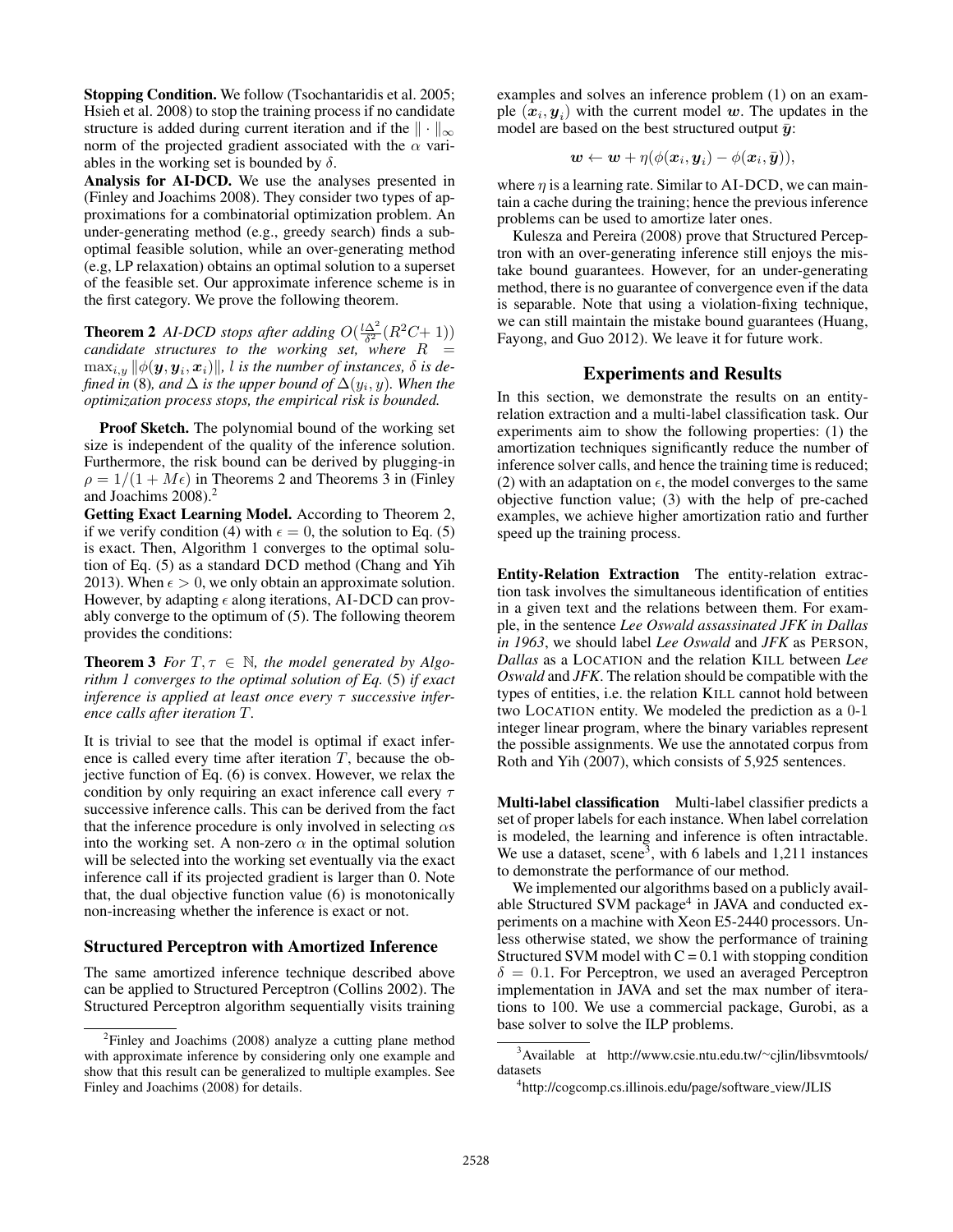|                                   |                   |            |             | <b>Entity-Relation Extraction Task</b> |       |                  |           |             |        |
|-----------------------------------|-------------------|------------|-------------|----------------------------------------|-------|------------------|-----------|-------------|--------|
| Method                            |                   | Model Type |             | % Solver Calls                         |       | Inf. in Training | Dual Obj. | Performance |        |
|                                   | $\epsilon$        |            |             |                                        | Time  | $S$ peedup       |           | Ent F1      | Rel F1 |
|                                   |                   |            |             | Structured SVM                         |       |                  |           |             |        |
| <b>Baseline</b><br>$\overline{a}$ |                   | Exact      |             | 100%                                   | 293   | 1                | 895.31    | 87.69       | 47.55  |
| AI-DCD                            | $\Omega$<br>Exact |            |             | 77%                                    | 274   | 1.1x             | 895.31    | 87.69       | 47.55  |
| <b>AI-DCD</b><br>adapt            |                   | Exact      |             | 24%                                    | 162   | 1.8x             | 895.19    | 87.66       | 47.7   |
| AI-DCD                            | 0.1               |            | Approx.     | 54%                                    | 213   | 1.4x             | 895.31    | 87.69       | 47.55  |
| AI-DCD<br>1                       |                   | Approx.    |             | 29%                                    | 115   | 2.5x             | 894.73    | 87.66       | 48.01  |
| <b>AI-DCD</b><br>10               |                   | Approx.    |             | $10\%$                                 | 60    | 4.8x             | 874.08    | 87.34       | 47.83  |
|                                   |                   | Structured |             | SVM with strict stopping               |       |                  | condition |             |        |
| <b>Baseline</b>                   |                   | Exact      |             | 100%                                   | 1,663 |                  | 897.51    | 87.76       | 47.40  |
| AI-SP                             | 1                 | Approx.    |             | 5%                                     | 246   | 6.8x             | 897.50    | 87.76       | 47.45  |
|                                   |                   |            |             | Averaged Structured Perceptron         |       |                  |           |             |        |
| <b>Baseline</b>                   |                   | Exact      |             | 100%                                   | 705   |                  |           | 89.09       | 37.44  |
| AI-DCD                            | $\mathbf{1}$      | Approx.    |             | 36%                                    | 319   | 2.2x             |           | 89.02       | 39.05  |
|                                   |                   |            |             | <b>Multi-label Classification</b>      |       |                  |           |             |        |
|                                   | Method            |            | Model       | % Solver                               |       | Inf. in Training | Dual Obj. | Hamming     |        |
|                                   |                   | $\epsilon$ | <b>Type</b> | Calls                                  | Time  | Speedup          |           | Loss        |        |
| Structured SVM                    |                   |            |             |                                        |       |                  |           |             |        |
|                                   | <b>Baseline</b>   |            | Exact       | $100\%$                                | 1,300 | 1                | 219.20    | 0.609       |        |
| AI-DCD                            |                   | adapt.     | Exact       | $1.6\%$                                | 18    | 72x              | 219.18    | 0.609       |        |
|                                   | AI-DCD            | 1          | Approx.     | $0.6\%$                                | 12    | 108x             | 219.15    | 0.606       |        |

Table 1: Ratio of inference engine calls, inference time, inference speedup, final negative dual objective function value  $(-D(\alpha))$ in Eq. (6)) and the test performance of each method. Time is in seconds. The results show that AI-DCD significantly speeds up the inference during training, while maintaining the quality of the solution. Remarkably, it requires 24% of the inference calls and 55% of the inference time to obtain an exact learning model. The reduction of time is implementation specific.

#### Learning with Amortized Inference

We compare the following approaches for training a structured SVM model:

- Baseline: the baseline method that calls an inference engine every time.
- AI-DCD ( $\epsilon = \rho$ ): Algorithm 1 using the approximate version of the function InferenceSolver with  $\epsilon$  set to be  $\rho$ . Note that when  $\rho = 0$ , the InferenceSolver is exact.
- AI-DCD (adaptive  $\epsilon$ ): We consider a simple adaptation strategy. We begin with running Algorithm 1 with  $\epsilon =$ 10. When the stopping condition is satisfied, we switch to use  $\epsilon = 0.1$  and continue the training process. When the stopping condition is satisfied again, we change to use exact inference ( $\epsilon = 0$ ) toward the end.

Similarly, we compare Structured Perceptron to the version with amortized inference (AI-SP).

Table 1 summarizes the results. Checking condition Eq. (4) takes only 0.04 ms, while executing an ILP engine takes 2ms to solve an inference sample in average. Therefore, when a method achieves a higher amortization ratio, it takes less time. When  $\delta = 0.1$ , using amortized inference with  $\epsilon = 0$  reduces about 22% of calls to an inference engine. The improvement is more significant when checking validity using an approximate condition. With  $\epsilon = 0.1$ , more than 46% of inference calls are amortized, while the model converges to the same model as exact inferences are made. AI-DCD ( $\epsilon = 1$ ) saves 71% of inference calls and this leads about 60% reduction of inference time during the training.

Because inference is faster, AI-DCD ( $\epsilon = 1$ ) reduces the total running time from 534 seconds to 297 seconds compared to the baseline model. Amortized inference is especially helpful in the final stage of optimization, because the model converges. For example, in the last iteration of AI-DCD ( $\epsilon = 0.1$ ), only 12% of inferences require to call an inference engine. As a result, the amortized inference technique is particular useful when an accurate model is required. We verify this by showing the case when running DCD solver with a strict stopping condition ( $\delta = 0.01$ , maximal iteration=300), AI-DCD ( $\epsilon = 1$ ) speed up the inference by 6.8 times. When  $\epsilon$  is bigger, the model starts deviating from the optimum. However, this can be remedied by using an adaptive  $\epsilon$ . Using an adaptive  $\epsilon$  saves 45% of inference time, while the convergence is guaranteed. Our method is not sensitive to the choice of  $\epsilon$ . The first 5 rows in Table 1 show that using  $\epsilon \leq 1$  speedups the baseline, while obtaining a solution close to the optimum.

In Theorem 1, we show that the quality of the inference is controlled by  $\epsilon$  and M as defined in Eq. (3). Empirically, when  $\epsilon = 0.1$ , *M* is 9.4. Therefore, a 0.5-approximate solution is guaranteed. However, Theorem 1 is not tight. We observe that the worst approximation ratio is actually 0.9996 and our inference method almost always returns an optimal solution. Even when  $\epsilon$  is large ( $\epsilon = 10$ ), we can obtain an 0.97-approximate solution on average during the learning process, after 5 outer iterations of DCD.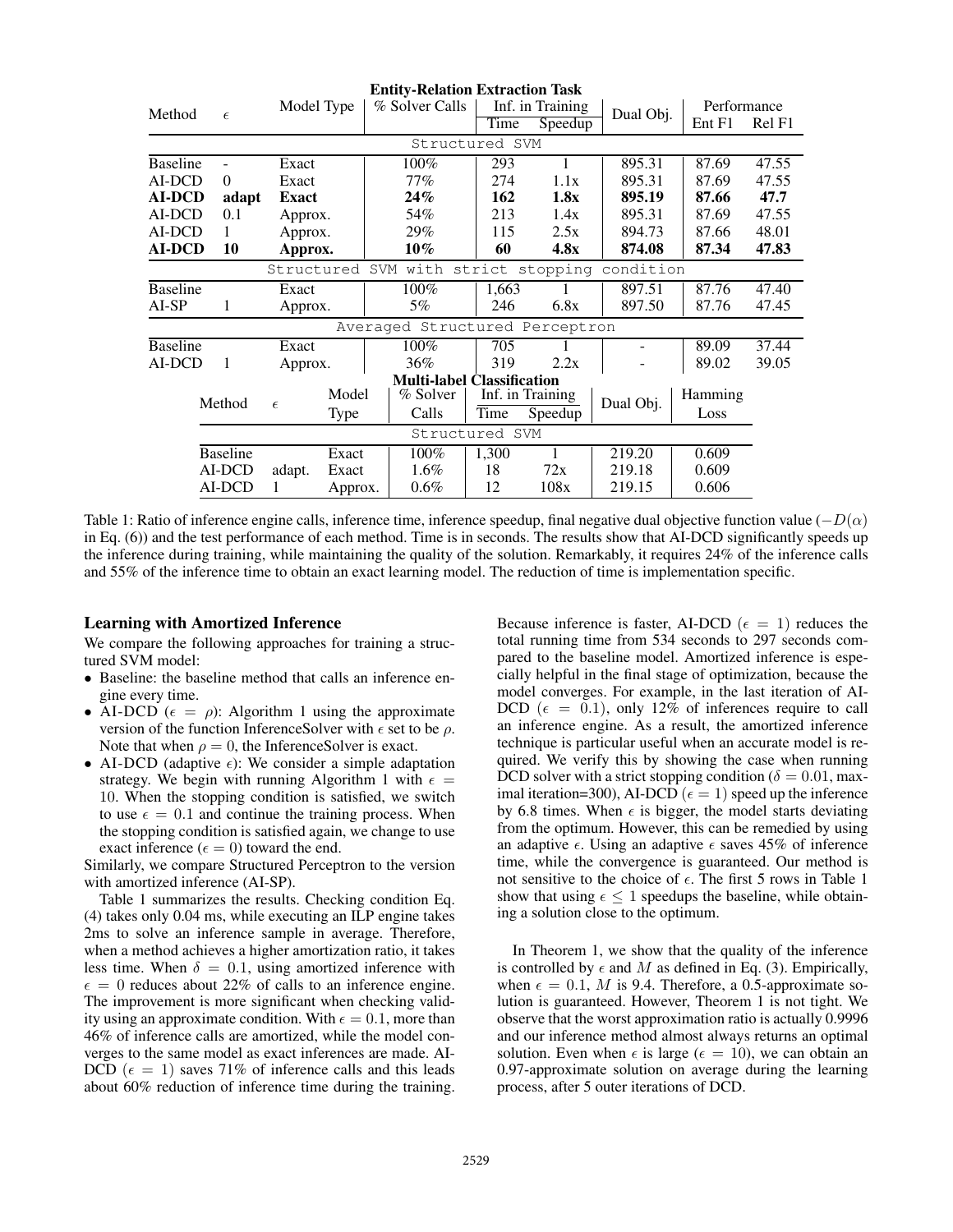As we mentioned in the previous section, 1-slack SVM (Joachims, Finley, and Yu 2009) uses  $y'$  in Eq. (9) to generate a new cutting-plane. A similar heuristic can be applied in DCD. If  $y'$  is satisfied with Eq. (8), we can add  $y'$  into A and update w based on  $\alpha_{i,y'}$  without solving inference. This approach seems plausible, but does not work well in our setting. It still requires 96.3% of the inference engine calls when  $\delta = 0.1$ . The main reason is that after a few iterations, most  $\alpha$ s associated with the optimal solution of instances have been added into A. However, DCD updates all  $\alpha \in A$  at each loop; therefore  $\alpha \in A$  are unlikely to be satisfied with Eq. (8). As a result, this caching method does not save inference engine calls. In contrast, the amortized inference method verifies the optimality of a cached solution, and can reduce inference calls in this case.

Table 1 also demonstrates the effectiveness of applying amortized inference in the Structured Perceptron model. As shown in the table, most inference problems involved in training can be amortized. As a result, AI-SP with  $\epsilon = 1$  significantly reduces the running time, while achieves almost the same test performance.

Multi-label classification. We further ask a question: what other structured problems can use amortized learning? We believe that problems which involve complex output structures but less output variables will benefit most from our framework. To empirically prove this hypothesis, we apply our method on a multi-label classification problem. Following Finley and Joachims (2008) and Chang et al. (2013), we model the multi-label classification using a fully connected pairwise Markov random field. This creates a complex structured prediction problem, where the inference is generally intractable. The last block in Table 1 shows the results. Both the exact (adaptive  $\epsilon$ ) and approximate ( $\epsilon = 1$ ) versions of AI-DCD perform extremely well. That is because the number of variables involved in the ILP formulation of the pairwise Markov random field is small<sup>5</sup>, and the condition  $4$  is more likely to be satisfied. Moreover, the intractable nature of the problem makes the inference engine slow. Therefore, our model speeds up the inference involved in training by an order of 2. The amortized inference removes the bottleneck in the training. When a raw solver is used, 71% of the training time is spent on solving the inference problems. When an amortized inference solver is used, the ratio of the inference time to the total running time reduces to 2%.

Note that the above experiment uses an exact inference solver. The raw solver can be replaced by any approximate inference solver, because checking condition (4) is independent of solver type. The amortized inference technique can be applied in other multi-label classification frameworks.

#### Cross Validation using Amortization

Our framework is also applicable in situations such as crossvalidation, model selection, and feature engineering, where we have to repeatedly run a learning algorithm with different parameters. In the following, we demonstrate our methods when performing a 5-fold cross validation for picking the

best regularization parameter  $C$  for structured SVM on the entity-relation recognition task. We choose  $C$  from  $\{0.01,$ 0.5 0.1, 0.5, 1}, running 5 folds for each, for a total of 25 runs.  $\delta$  is set to 0.1 for all folds.

We consider two caching policies. In the first, we reset the cache every 5 runs, so the cross validation for each  $C$ starts with an empty cache (we call this *cache resetting*). In the second setting, we do not reset the cache during any of the runs, thereby caching the inference problems in all the 25 runs (we call this *cache forwarding*). We compare both these policies with the baseline of using no cache.

The total number of solver calls for the baseline is 18.9M. With cache-resetting, this number drops to 4.4M for AI- $DCD (\epsilon = 1)$ . Furthermore, with cache forwarding, the number of total solver calls for AI-DCD ( $\epsilon = 1$ ) reduces to 3.3M. When we use adaptive  $\epsilon$ , the number of solver calls reduces from 12.5M for cache-resetting to 7M for cache forwarding. The reduction in solver calls is smaller when using adaptive  $\epsilon$  than when  $\epsilon = 1$ , because the adaptive scheme does exact inference periodically in an attempt to converge to the optimal solution, thereby taking more iterations.

We noticed that the amortization suffers due to resetting the cache, and therefore the amortization ratio drops in the initial folds. We remedy this by using cache forwarding to accumulate the cache. Indeed, using an accumulated cache increases the average amortization ratio from 0.46 to 0.64 in AI-DCD ( $\epsilon = 1$ ). The fact that problems cached for a different  $C$  aid in amortizing future problems also suggests that if we need to run the learning process multiple times (for parameter tuning, feature selection etc.), we can benefit by populating the cache in advance. Although we performed this experiment in a serial fashion, this is not a restriction imposed by our amortization framework. Parameter tuning can be done in parallel. In principle, the cache can be shared among several threads or cluster nodes.

#### **Discussion**

This paper presents a novel approach to training structured predictors, by amortizing the inference step. It builds on the observation that a large number of calls to an inference engine are needed in the course of training a structured predictor, but even when the inference objectives are different, it is often the case that they produce identical solutions. Exploiting a theory that efficiently recognizes whether two inference objectives will produce the same solution, we show that training structured predictors can be accelerated significantly without any performance degradation.

Acknowledgments This research sponsored by the Army Research Laboratory (ARL) under agreement W911NF-09-2-0053 and by DARPA under agreement number FA8750-13-2-0008. The U.S. Government is authorized to reproduce and distribute reprints for Governmental purposes notwithstanding any copyright notation thereon. The opinions, findings, views, recommendations, and conclusions contained herein are those of the authors and should not be interpreted as necessarily representing the official policies or endorsements, either expressed or implied, of DARPA, of ARL, or the U.S. Government. This work is also supported by an ONR Award on "Guiding Learning and Decision Making in the Presence of Multiple Forms of Information."

<sup>&</sup>lt;sup>5</sup>For a multi-label problem with  $k$  labels, the number of variables of the ILP formulation is  $k + C(k, 2)$ . In our case,  $k = 6$ .